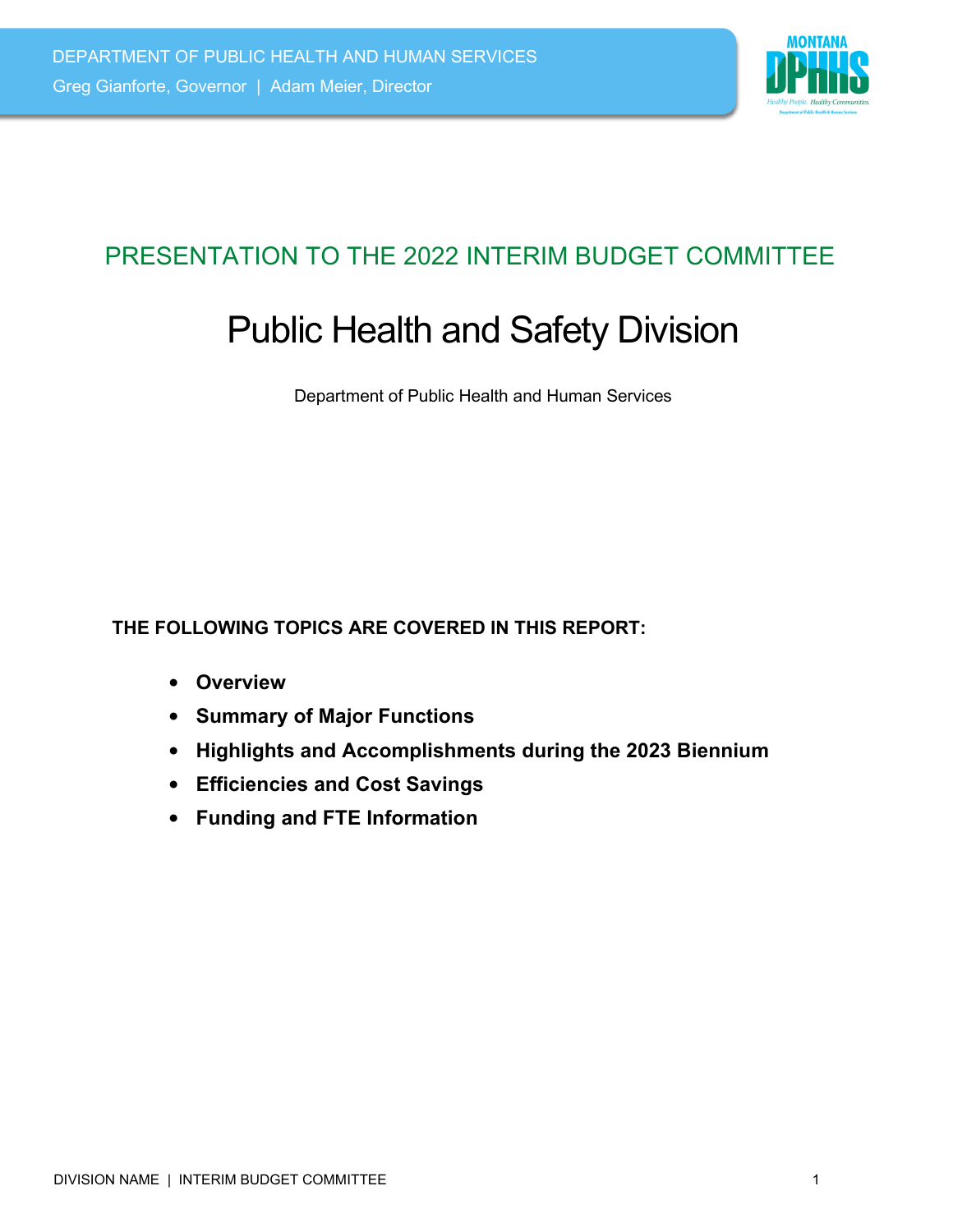# **OVERVIEW**

Since 1901, when the first state board of health was established by the  $7<sup>th</sup>$  Montana legislature, public health has worked to protect and improve the health of Montanans. Public health aims to strengthen prevention and control efforts to promote the health and well-being of Montanans; increase health equity; increase access to timely, affordable, and effective health services; and to improve public health system capacity. Staff in the Public Health and Safety Division (PHSD), local and tribal health departments, and other key partners work toward these goals by implementing activities to prevent and control disease outbreaks, assure clean indoor air, safe drinking water and food, provide programs and services to support healthy living, ensure community emergency preparedness, and respond to emerging threats. Through the implementation of public health initiatives over this past century, life expectancy increased approximately 30 years, accompanied by significant reductions in deaths rates due to disease and injury.

The mission of PHSD is to protect and improve the health of Montanans by advancing conditions for health living. To achieve this mission, public health focuses on three core functions: assessment, policy and program development and implementation, and assurance.

PHSD leads the state's public health efforts and provides state-level coordination and funding of key public health services to support the health and well-being of communities. Public health programs and services are delivered in communities across the state by our partners, which include local and tribal health departments, health systems, community health centers, hospitals, community-based organizations, and other organizations. The work of public health impacts the daily lives of all Montanans, even though they may not be aware of it. Public health also has a significant influence on our economy. To have a healthy economy, we need healthy citizens and healthy communities.

PHSD employs 150 FTE, and the Divisions annual budget is approximately \$39 million dollars.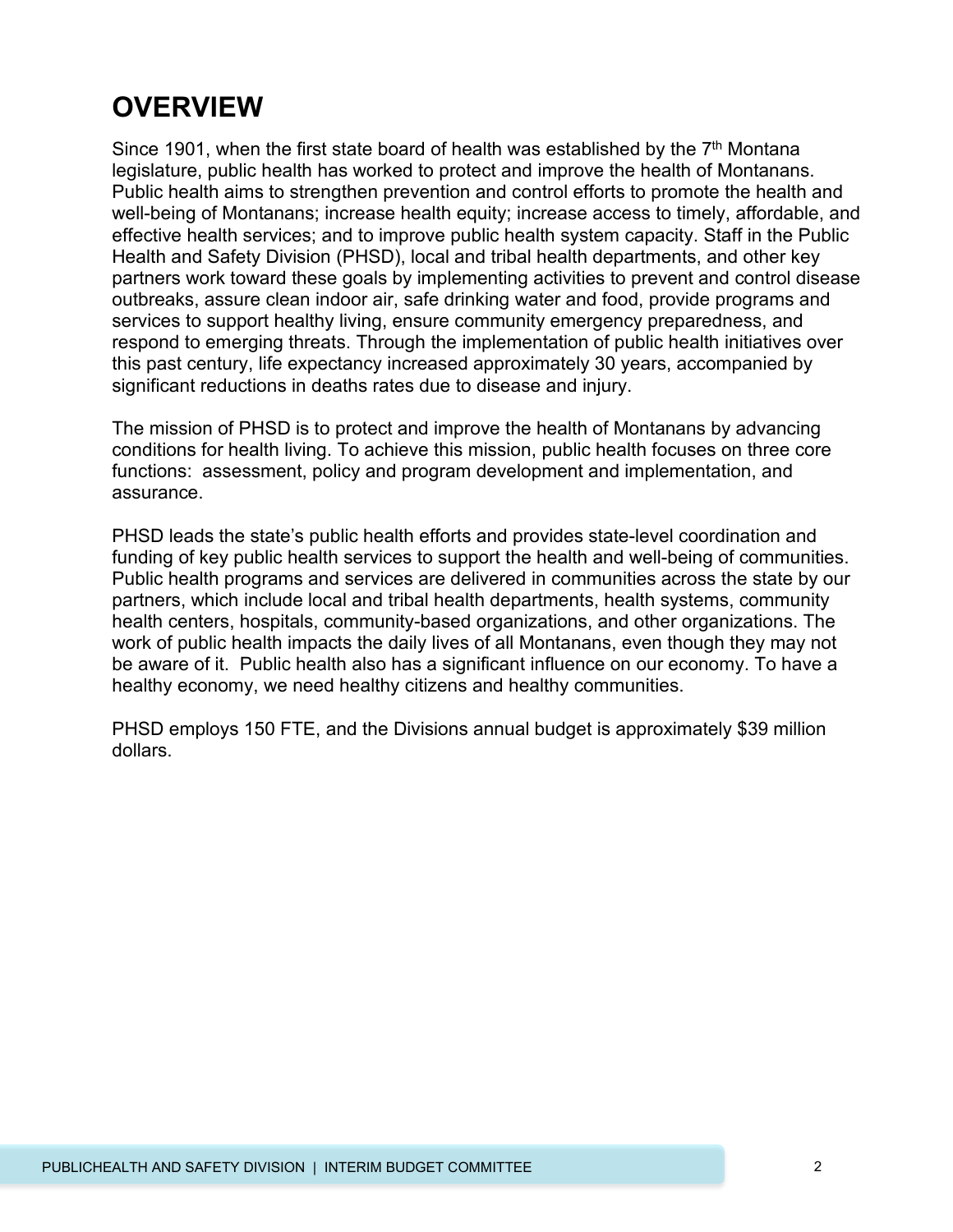# **SUMMARY OF MAJOR FUNCTIONS**

PHSD houses the core organizational components of public health (excluding maternal and child health), which includes chronic and communicable disease prevention and control, public health emergency preparedness, public health planning, capacity and work force development, emergency medical services, trauma and injury prevention programs, the public health and environmental laboratories, and the office of vital statistics.

### **COMMUNICABLE DISEASE PREVENTION AND CONTROL**

The Communicable Disease Control Bureau (CDCB) includes the Immunization, Sexually Transmitted Disease (STD)/Human Immunodeficiency Virus (HIV), Food and Consumer Safety, and Public Health Emergency Preparedness sections. The STD and HIV section works with local and tribal health departments and other partners to prevent and control outbreaks of STD's including chlamydia, gonorrhea, and syphilis and to provide health and preventive services to under/uninsured persons living with HIV. In 2021, state and local public health agencies identified and responded to 5,581 reportable STD's. The Immunization section implements activities to increase and maintain high immunization rates to address vaccine preventable diseases among children, adolescents, and adults. The Food and Consumer Safety section licenses and inspections over 12,000 public establishments including hotels, restaurants, and swimming pools to ensure safe operations and to prevent injury and the spread of communicable disease and other illnesses. The section monitors the frequency and quality of mandated inspections and ensures requirements and rules regulating business are reasonable and necessary for public safety. The Public Health Emergency Preparedness section oversees and maintains the Division's planning and operations for emergencies and disasters with local and tribal public health departments and hospitals.

### **LABORATORY SERVICES**

Montana's clinical public health and environmental laboratories provide testing to support newborn screening for metabolic disorders, environmental sampling, and disease prevention and control efforts statewide. In 2021, the state laboratories conducted nearly 244,266 tests in support of these efforts. These tests include 232,278 tests in support of disease control programs (e.g., tuberculosis and HIV), 12,038 environmental tests in support of clean drinking water (e.g., bacterial contamination and heavy metals), and 191,128 COVID-19 tests. In addition, newborn screening tests for 29 metabolic and genetic diseases are performed for essentially every baby born in Montana (approximately 12,500 per year).

Test results are used by clinicians to aid in diagnosing and treating patients. The state communicable disease epidemiology and STD/HIV programs, as well as local and tribal public health officials, use these laboratory results to enhance responses to disease outbreak or water contamination and to monitor disease trends.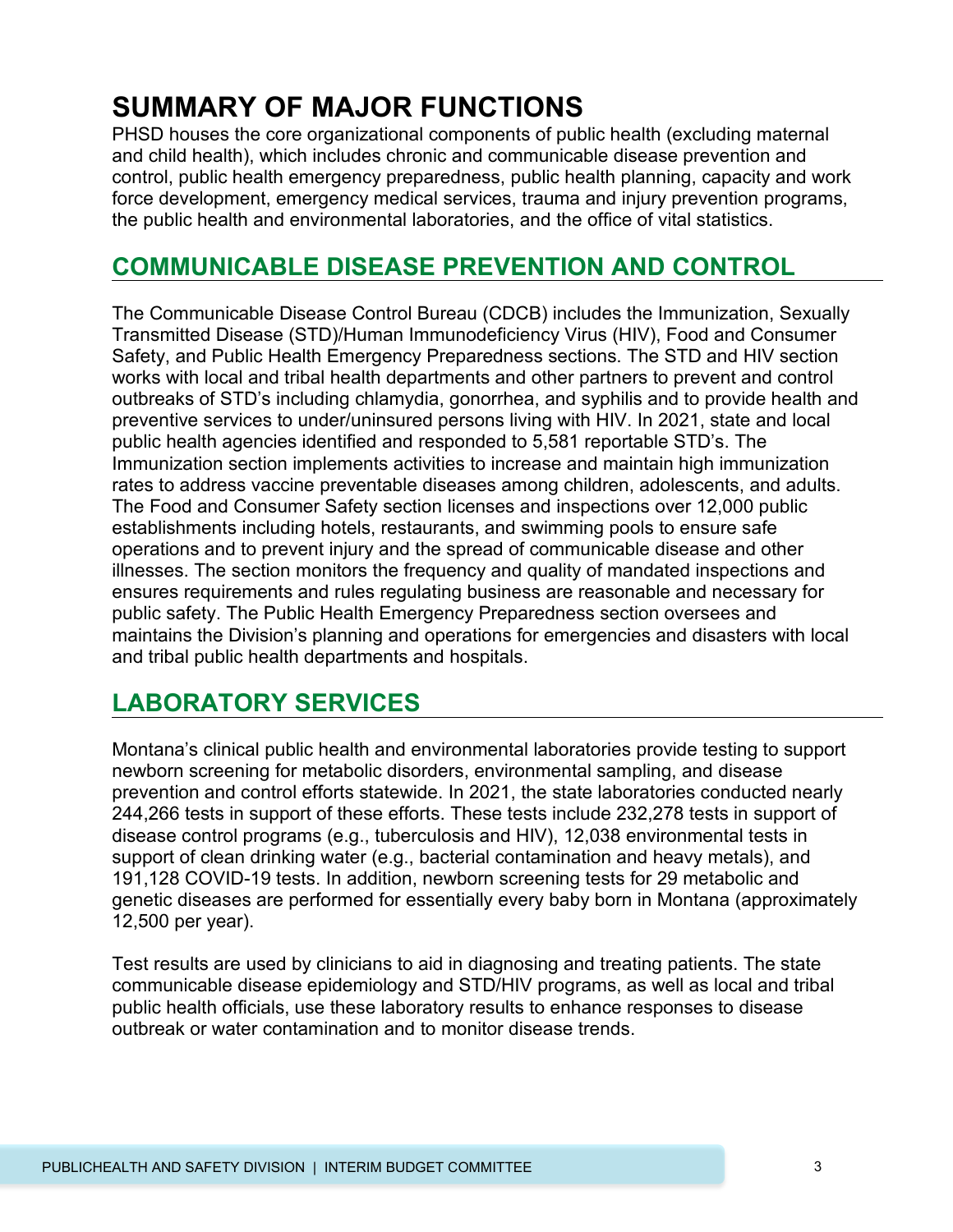## **CHRONIC DISEASE PREVENTION AND CONTROL**

The Chronic Disease Prevention and Health Promotion Bureau (CDPHPB) protects and improves the health of Montanans by promoting healthy lifestyles through regular physical activity, healthy nutrition, and being free of commercial tobacco/nicotine. CDPHPB promotes the use of clinical preventive services (e.g., cancer screening, tobacco cessation counseling) and community programs to support chronic disease prevention and selfmanagement. In addition to tobacco use prevention, the bureau's programs focus on asthma, arthritis, cancer control, cardiovascular disease, diabetes, and disability.

This bureau also includes the Emergency Medical Services (EMS), Trauma, and Injury Prevention programs. The EMS program licenses EMS services across the state and provides coordination and training to ensure Montana has high-quality EMS services statewide. The Trauma program oversees trauma hospital designation and collaborates with facilities statewide to improve trauma care. The injury prevention program works with state and community partners to address leading causes of injury-related morbidity and mortality, such as fall prevention, prescription and illicit drug abuse, and poisoning.

### **PUBLIC HEALTH PLANNING, CAPACITY AND WORK FORCE**

The Public Health System Improvement Office (PHSIO) supports state, local and tribal public health departments to improve their public health system capacity through health improvement planning, workforce development, and technical assistance to support national public health accreditation. PHSIO provides resources and technical assistance to local and tribal public health to conduct community health assessments and to develop community-based improvement plans. The office maintains and updates the Division's strategic plan, the state health assessment, the state health improvement plan, and the state public health workforce development plan. The DPHHS public health programs became nationally accredited by the Public Health Accreditation Board in 2016 and the department is currently working to achieve reaccreditation in 2022.

### **EPIDEMIOLOGY AND SCIENTIFIC SUPPORT**

The Epidemiology and Scientific Support Bureau (OESSB) includes the Communicable Disease Epidemiology, Surveillance and Informatics, Infection Prevention and Health Care Associated Infection, and Environmental Health sections. The Communicable Disease Epidemiology section work closely with local and tribal public health departments and other partners to respond to communicable disease reports/outbreaks and significant public health events. In 2021, state, local and tribal public health departments identified and responded to over 2,621 cases of reportable diseases (non-COVID-19/non-STD/HIV), including 36 outbreaks sickening at least 521 people.

The Infection Prevention and Health Care Associated Infection section conducts infection prevention/control assessments of long-term care and assisted living facilities, hospitals including critical access hospitals, dialysis and ESRD facilities, state facilities, and other congregate care settings. Based on the assessment findings the section provides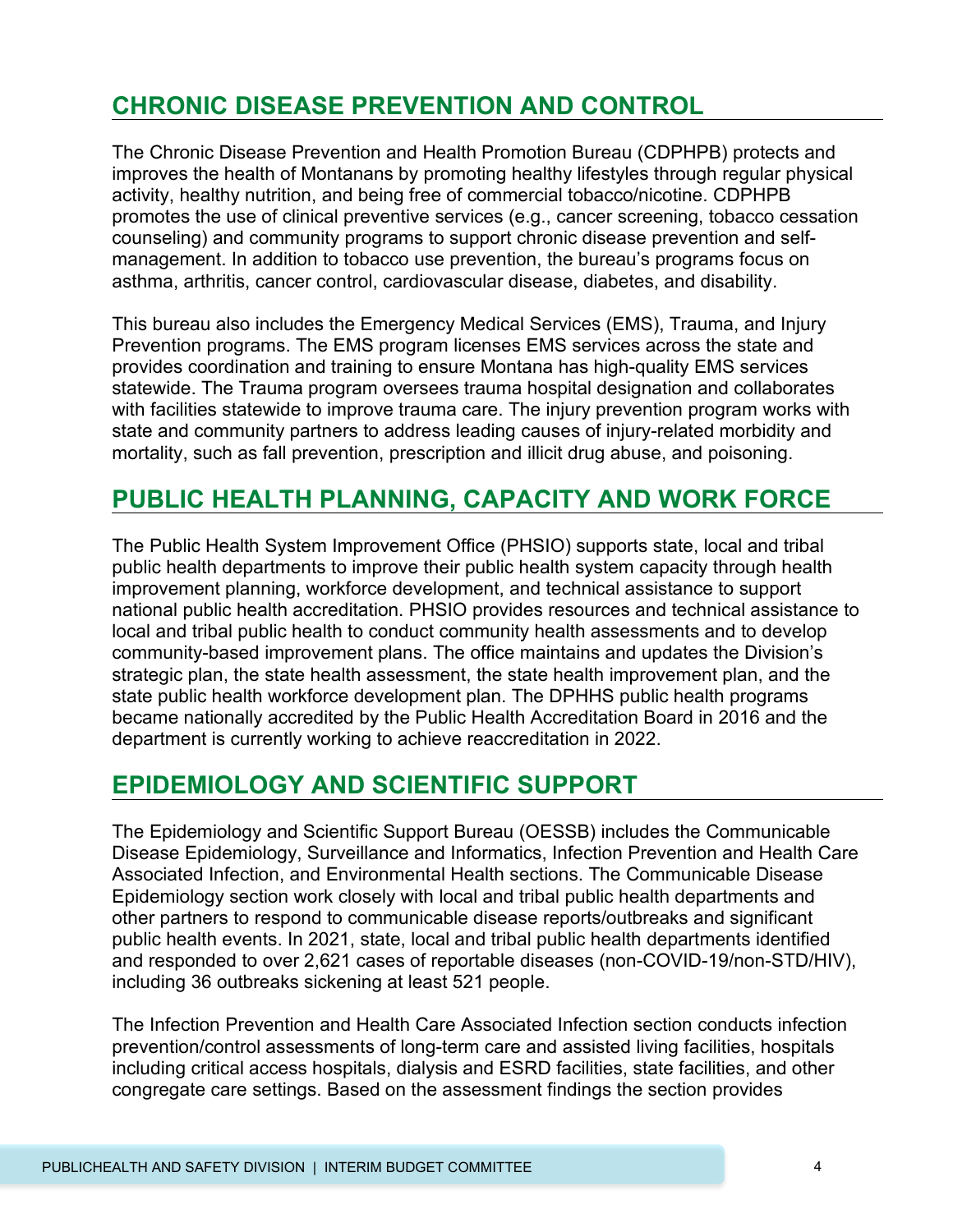technical assistance and consultation to assist these facilities with implementing effective infection control plans and procedures. This section provides ongoing assistance to these facilities during COVID-19 and other communicable disease outbreaks. Additionally, this section oversees the state's health care associated infection prevention program, which includes health care system and laboratory-based surveillance and follow-up to monitor, prevent and control the spread of multiple drug resistant organisms.

The Surveillance and Informatics section assesses the health of Montanans by maintaining and utilizing a variety of key data sources including birth and death records, inpatient hospital and emergency department utilization data, infectious disease information system, and the Behavioral Risk Factor Surveillance System survey. This section maintains and updates the state health assessment and provides epidemiology technical support to PHSD programs and other divisions across the DPHHS, local and tribal health departments, and other organizations. Additionally, this section is implementing activities to update and modernize the Division's communicable disease data systems.

The Environmental Health Education section's activities focus on the reduction, elimination, or prevention of exposures to toxic substances across Montana. Working in collaboration with DEQ, EPA and the CDC, this section evaluates state and federal hazardous waste sites for hazardous substances to determine whether communities could be harmed. This section also implements activities to increase blood lead screening and strategies to reduce/eliminate lead exposure among children and provides consultation and technical support to local and tribal health departments on environmental health related issues.

### **FINANCIAL OPERATIONS AND SUPPORT SERVICES**

Financial Operations and Support Services Bureau (FOSSB) provides financial and contract management for PHSD and oversees the Office of Vital Records (OVR). FOSSB manages a budget of over \$39 million, including general fund, state special revenue, federal funds, and funding from private foundations.

The OVR maintains vital event registration and reporting for all Montana counties. The OVR collects information regarding birth, death, adoption, marriage, marital termination, paternity, and provides access to birth and death records. OVR also develops and maintains statistical information and provides data and reports for use by county, tribal, state, and federal agencies, as well as a variety of other data users statewide.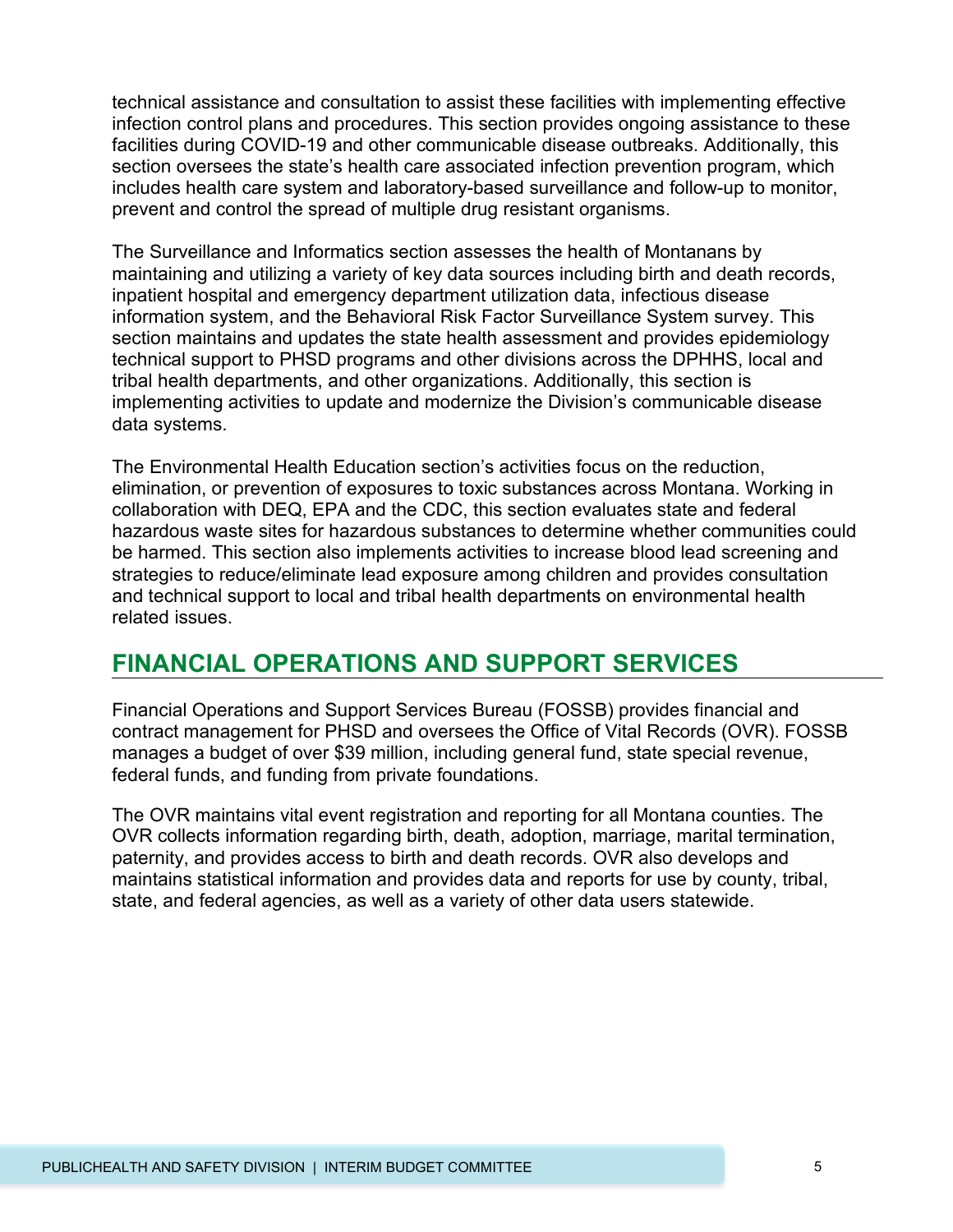# **HIGHLIGHTS AND ACCOMPLISHMENTS DURING THE 2023 BIENNIUM**

#### SUPPORT AND COORDINATION FOR THE ONGOING PUBLIC HEALTH RESPONSE TO THE COVID-19 PANDEMIC

On March 13, 2020, Montana identified its first cases of COVID-19. These initial cases lead to the rapid development of public health response systems at the local, tribal, and state level focused on testing, case investigation, and contact tracing and other prevention/mitigation strategies to reduce additional transmission of the SARS-CoV-2 virus and severe outcomes including hospitalization and death. Through February 25, 2022, 266,494 COVID-19 cases, 11,608 hospitalizations, and 3,187 deaths have been reported in Montana. Over the course of the pandemic, Montana has experienced three major surges in COVID-19 cases, hospitalizations, and deaths, which have severely strained our health care systems with many hospitals above bed/staffing capacity and exceeded local and tribal public health resources for case investigation and follow-up. Below are some key findings when comparing COVID-19 cases, hospitalizations, and deaths between 2020 and 202[1](#page-5-0)<sup>1</sup>:

- From 2020 to 2021, there was an increase in the overall number of COVID-19 cases (+44%), hospitalizations (+69%) and deaths (+17%) in Montana.
- The number of COVID-19 cases, hospitalizations and deaths increased in every demographic subgroup (age, sex, and race) from 2020 to 2021 except among American Indian/Alaska Native persons where cases, hospitalizations, and deaths decreased by 6%, 26%, and 51%, respectively, and among persons 70+ years of age where deaths decreased by 2%.
- COVID-19 incidence per 100,000 persons for the 18-29 and 30-49 age groups were lower in Fall 2021 compared to Fall 2020. However, incidence among persons 0-9 years of age increased in Fall 2021 compared to Fall 2020.
- The hospitalization and mortality rates among the 70+ age group were lower in Fall 2021 compared to Fall 2020. However, the hospitalization and mortality rates increased among the 30-49 and 50-69 age groups in the Fall of 2021 compared to Fall 2020.
- Among persons aged 50-69, for every 100 reported COVID-19 cases, there were 8.2 hospitalizations and 1.6 deaths.
- Among persons aged 70+, for every 100 reported COVID-19 cases, there were 21.2 hospitalizations and 9.3 deaths.

<span id="page-5-0"></span><sup>&</sup>lt;sup>1</sup> Montana DPHHS, PHSD. <u>Comparison of COVID-19 Cases, Hospitalizations, and Deaths, by</u> 6 [Selected Demographic Characteristics and Jurisdiction, Montana, March 2020 through December](https://dphhs.mt.gov/assets/publichealth/CDEpi/images/DiseasesAtoZ/Coronavirus/COVID19Comparisonreport20202021andAppendixFNL.pdf)  [2021. \(mt.gov\)](https://dphhs.mt.gov/assets/publichealth/CDEpi/images/DiseasesAtoZ/Coronavirus/COVID19Comparisonreport20202021andAppendixFNL.pdf)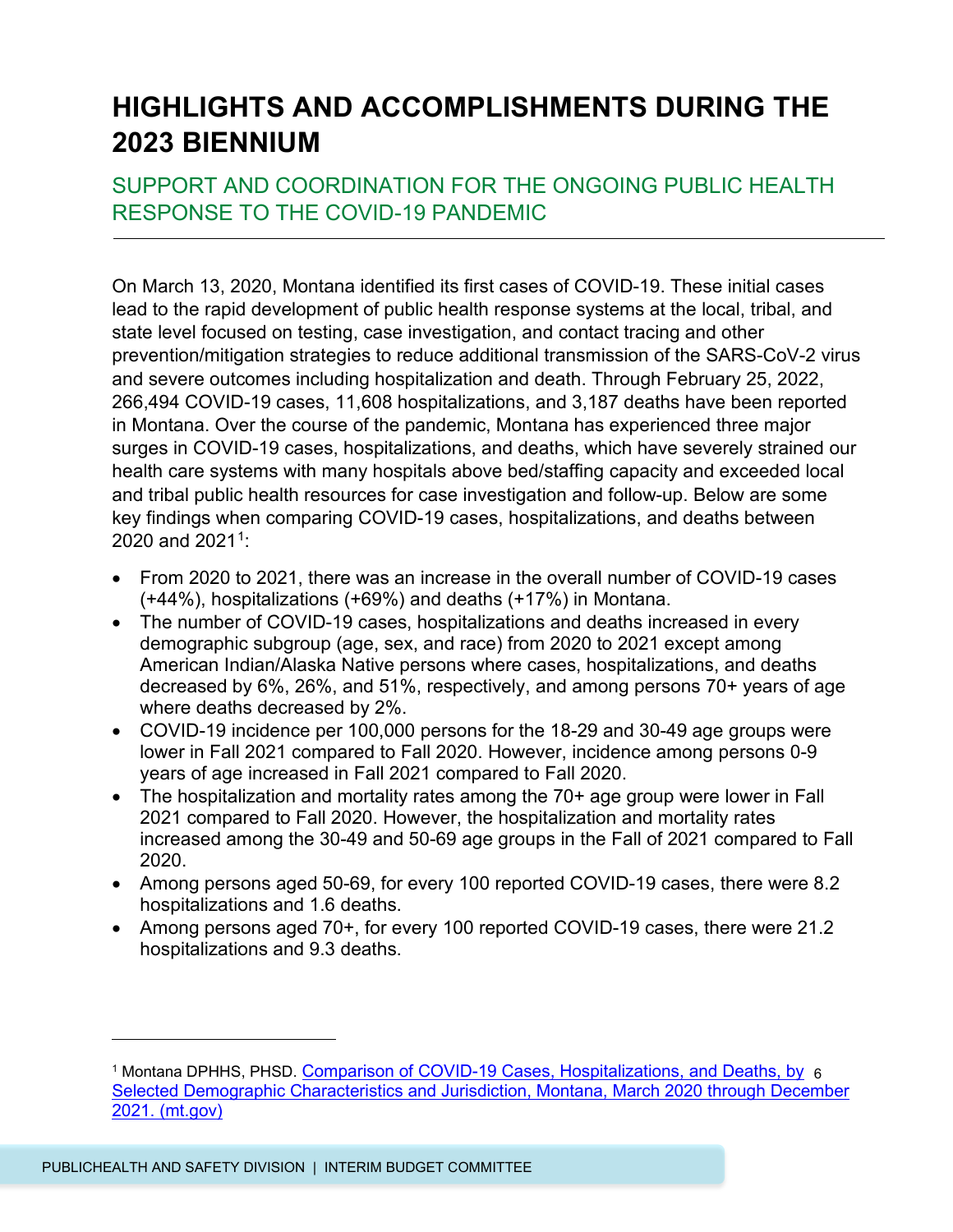#### **Prevention and Mitigation Efforts and Surveillance to Monitor Trends**

Throughout 2021, PHSD has continued to coordinate and work with local and tribal public health departments to conduct case investigations, contact tracing and other prevention/mitigation activities to reduce transmission of the SARS-CoV-2 virus. To ensure statewide coordination, PHSD conducted weekly/biweekly coordination webinars with the local and tribal health jurisdictions to provide the latest updates and guidance.

As an example, PHSD staff provided daily support and technical assistance to local and tribal health departments and congregate care facilities (e.g., long-term care [LTCF], assisted living facilities [ALF], group homes, prisons, hospitals) to address COVID-19 outbreaks within these facilities. The figure below displays the weekly number of LTCFs and ALFs experiencing COVID-19 outbreaks from September 2020 through February 2022. There are 282 LTCFs and ALFs in Montana. In 2021, 88% of these facilities experienced one or more COVID-19 outbreaks that were reported to local public health. There were 521 total COVID-19 outbreaks reported in LTCFs/ALFs in 2021. Since the beginning of the pandemic through December 2021, there were a total of 8,119 COVID-19 cases among residents and staff in LTCFs/ALFs, with 616 deaths reported.



In addition to providing daily support and technical assistance to these facilities during their outbreak responses to prevent further spread of COVID-19 to residents and staff, the PHSD Infection Prevention Specialist team provides infection control consultations to healthcare facilities. When a facility is in outbreak status for COVID-19, the team provides one-on-one consultations to review infection control mitigation strategies. Upon completion of the consultation, the team provides a written summary of recommendations and guidance.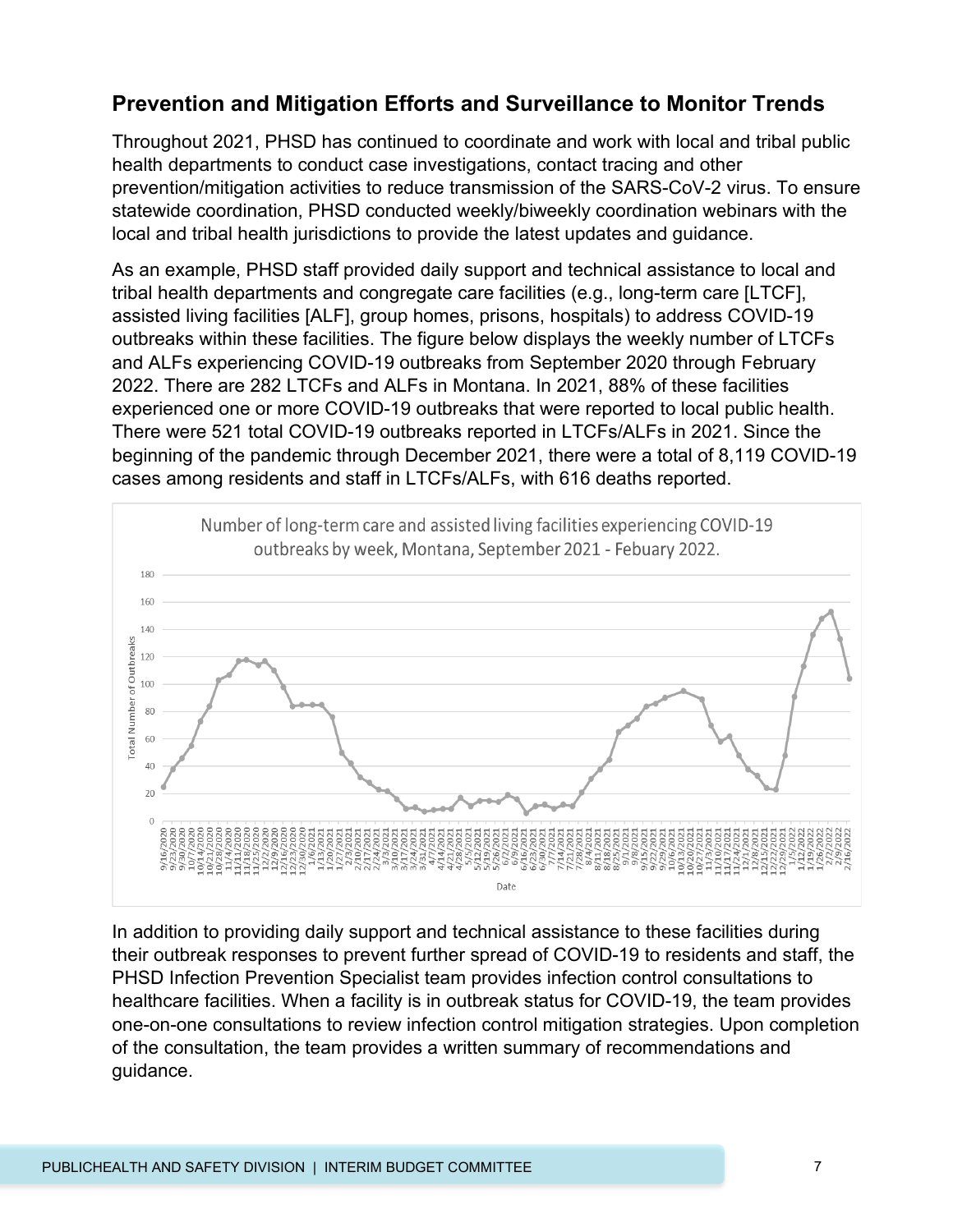The PHSD team also offers free, non-regulatory infection control assessments/reviews to all healthcare settings in Montana. The goal of these assessments is to support and improve infection control practices in these facilities to prevent the introduction and spread of not only COVID-19, but other infectious agents that can cause significant morbidity and mortality in these facilities (e.g., influenza, norovirus). During an assessment, the team systematically reviews the facility's infection prevention and control practices. This assessment helps to guide quality improvement activities at facilities. An assessment takes approximately 6-8 hours and is completed onsite or virtually. During these assessments, areas such as infection control program infrastructure, antimicrobial stewardship, policies, hand hygiene, personal protective equipment, prevention of health care acquired infections, injection safety, environmental cleaning, device reprocessing, and multidrug-resistant organisms are reviewed by the team. A written report is provided to the facility upon completion of the assessment. In 2021, 39 assessments were completed. In addition to the consultations and assessments, the PHSD team provides ongoing monthly training to facility staff on infection prevention and control practices.

Throughout 2021, PHSD continued to conduct COVID-19 surveillance and to distribute key information on trends in cases, testing, SARS-CoV-2 variants patterns, vaccination rates, hospitalizations, deaths and prevention and mitigation recommendations/messages to key partners and to the public. This included the state's COVID-19 dashboard, and the weekly COVID-19 surveillance reports. All of these reports can be found on our website at https://dphhs.mt.gov/publichealth/cdepi/diseases/coronavirusmt/demographics.

To support local and tribal health department capacity throughout the pandemic, the PHSD has provided funding to these agencies to hire additional staff. Since 2020 PHSD has provided over \$7 million dollars to local and tribal jurisdictions supporting 90 FTE. These positions include disease intervention specialists, public health nurses, contact tracers, epidemiologists, congregate care coordinators and other positions.

PHSD also received funding through a cooperative agreement with the CDC to support K-12 school health workforce capacity in August 2021. These funds can be utilized by schools to support staff and activities for their COVID-19 prevention and mitigation efforts as well as general school health promotion efforts. PHSD received 14 applications from K-12 public and private school districts/schools. All 14 applicants were funded (total funding of \$2.1 million dollars). Participating school districts/schools are utilizing these funds to support school nurses, school health coordinators, and behavioral health staff.

#### **Testing**

Increasing capacity for and utilization of COVID-19 testing is one key prevention/mitigation strategy to reduce transmission and outbreaks in Montana. In 2021, PHSD continued to work to increase capacity for COVID-19 testing statewide. The state public health laboratory and our partner reference laboratories conducted over 361,797 COVID-19 polymerase chain reaction (PCR) tests to support this effort in 2021. PHSD procured and distributed over 690,000 COVID-19 rapid antigen tests to outpatient clinics, hospitals,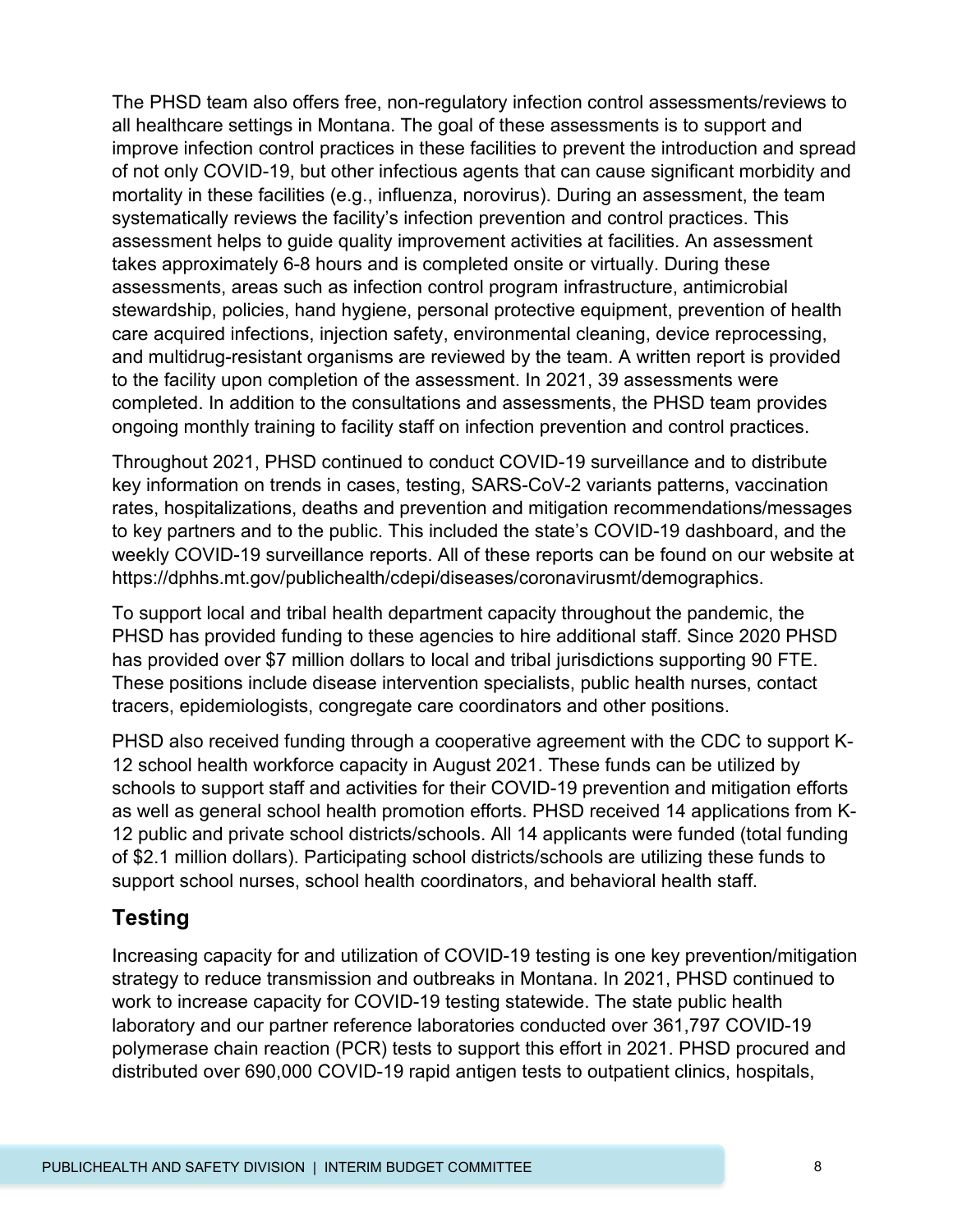LTCFs and ALFs, local and tribal health departments, corrections, K-12 schools, colleges and universities, and other settings.

In January 2022, DPHHS began experiencing shortages of COVID-19 rapid antigen tests due to manufacturer shortages and the demand for these tests nationally during the Omicron surge. To address this challenge, PHSD procured over 60,000 additional over the counter COVID-19 rapid antigen tests and provided them for distribution through the county and tribal health departments in February. By mid-March 2022, over 62% of these tests had been distributed to the public.

Beginning in August 2021, PHSD provided funding to K-12 schools to implement school based COVID-19 rapid testing to support their prevention and mitigation efforts. These funds have been used by schools to support staffing, equipment and supplies and PHSD has provided rapid antigen test kits. In the Fall 2021, 82 K-12 public and private school districts/schools applied and were provided funding (\$2.9 million dollars). These school districts serve over 80,000 K-12 students. In January 2022, PHSD, reopened the application process for K-12 schools to apply for additional funding to support their efforts through the remainder of the 2022 school year. To date, 37 school districts/schools have applied for this second phase of funding.

In addition to PCR and rapid antigen testing, the state public health laboratory and it's three partner reference laboratories have continued to provide surveillance testing for SARS-CoV-2 virus variants in 2021.

#### **Vaccine Coordination, Distribution and Promotion**

Since December 2020, PHSD's Immunization section has played a key role in coordinating COVID-19 vaccine distribution and administration with local and tribal health departments and over 200 clinical providers. As of February 25, 2022, 1,406,161 total doses of COVID-19 vaccine have been administered in Montana, 54% of eligible Montanans are fully vaccinated, and 62% have received one dose of their primary vaccine, and 27% of eligible persons have received a booster/follow-up dose. Throughout 2021, PHSD and our partners have developed and implemented public education and awareness information regarding the safety and efficacy of the COVID-19 vaccines with the goal of increasing the overall number of eligible Montanans that are up to date on their vaccines including the booster dose. PHSD has also provided funding in 2021 (\$12,884,196) to support local and tribal public health departments efforts to increase COVID-19 vaccine education and coverage in their communities.

#### **Therapeutic Medication Coordination and Distribution**

Beginning in 2020 and extending to the present day, the state has led the allocation of scarce federally purchased and FDA authorized antiviral, monoclonal antibody, and oral antiviral medications to treat and/or prevent COVID-19 infection in individuals at high risk for progression to severe disease (e.g., people with immunocompromise, co-morbid medical conditions). The monoclonal antibodies and oral antivirals are used early in the course of an individuals' COVID-19 infection to reduce the risk of severe outcomes, including hospitalization and/or death. PHSD continues to work with Federal authorities to distribute these medications in a fair and equitable manner and to provide up to date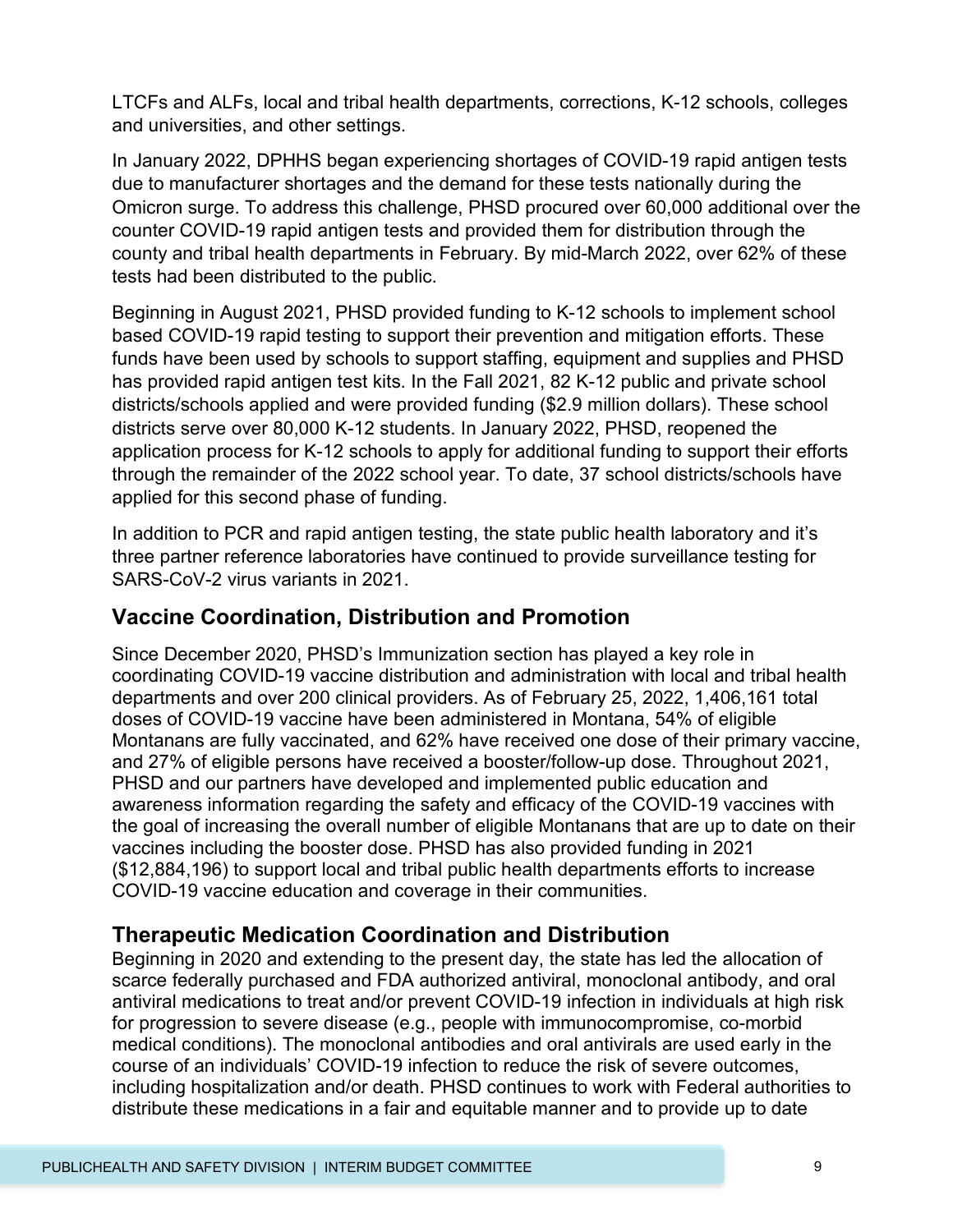information, technical assistance, and consultation to Montana providers regarding their use. Since Fall 2021, over 12,000 does of the monoclonal antibody therapeutics, and 5,000 courses of antiviral medications have been distributed throughout Montana.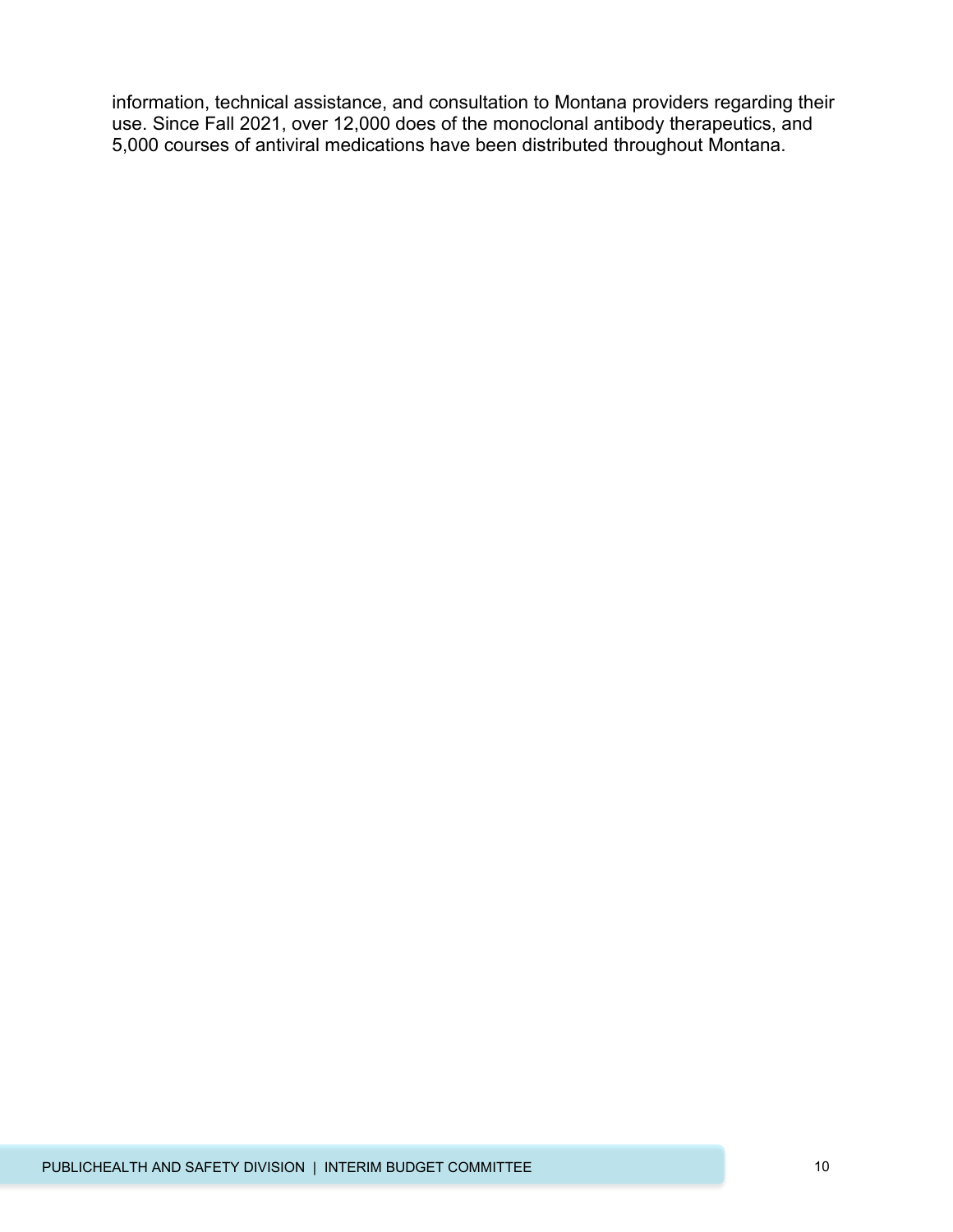# **EFFICIENCY AND COST SAVINGS**

#### INFECTION PREVENTION AND CONTROL SUPPORT FOR HEALTH CARE FACILITIES

As describe previously, PHSD has established an infection prevention team that provides support and technical assistance to congregate care and health care facilities to prevent and control the spread of COVID-19 and other communicable disease within these facilities and to proactively conduct infection prevention assessments to ensure these facilities are implementing policies, procedures, and practices to prevent the introduction of communicable disease in these facilities. Both of these activities will save resources and most importantly prevent infection, hospitalization, and deaths among patients/residents and potentially among staff. These activities will also prevent/reduce absenteeism and loss productivity among staff in these facilities due to potential illness, isolation, and exposures to communicable disease.

#### NEW TECHNOLOGY FOR THE PUBLIC HEALTH LABORATORY

Funding from CDC and other grants has allowed the state public health laboratory to acquire new technology to enhance the laboratory's capacity to perform molecular and genomic testing in house (e.g., newborn screening tests), and automated specimen process methodologies. These new technologies allow the laboratory to perform testing at lower costs, reduce turn-around times, enhance our ability to respond quickly to detect communicable disease infections/outbreaks, and allow for more efficient use of laboratory staff time.

#### RULE REFORM INITIATIVE

PHSD currently has 420 active rules associated with our programs. Through the Governor's initiative, PHSD has identified 146 rules that will be revised, consolidated, and/ or repealed through this process.